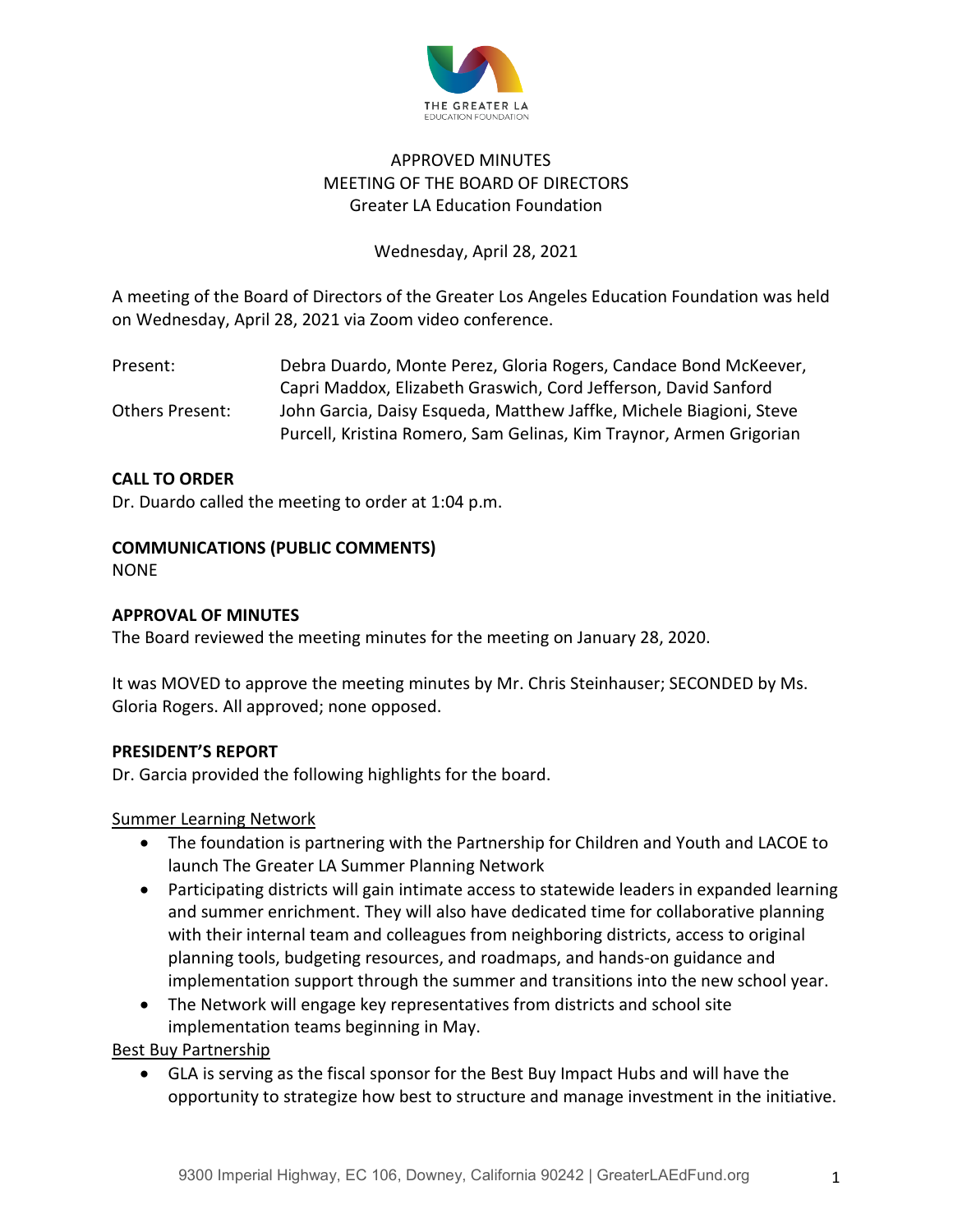

The Hubs will provide youth development opportunities, digital equity and workforce pathways into technology and entertainment across LA County.

• GLA is co-hosting a launch event for the LA Community Impact Hubs with Best Buy and Annenberg Foundation on May 19.

# Original Research

- In March, GLA released its second publication, "Rising to the Challenge: Districts Innovating to Address Equity Across Los Angeles County," which highlights a small collection of innovative strategies being implemented by districts across Los Angeles County to support students, families, and teachers.
- GLA partnered with Educators for Excellence and Education Trust-West to host a webinar to share key learnings from their educator and parent survey responses and highlight some promising approaches adopted by educators during distance learning. The event offered a preview of our report and spotlighted teacher-led projects that we funded through our Teachers of the Year Equitable Innovation Grant Program
- GLA partnered with Ed Trust-West to explore the implementation of LA County's English Learner Roadmap, which will inform the regional agenda around English Learners.

# Other Upcoming Events

- GLA is holding a special event with board member Cord Jefferson who will help spotlight one of our Teacher of the Year Equitable Innovation Grant recipients, Deanna Tayag, a teacher in Huntington Park, who is using her grant to start a journalism club for her students. Cord enlisted Paloma Esquivel of the LA Times for a facilitated conversation led by Deanna.
- GLA is partnering with LACOE to hold a second Community Schools Convening on June 4th that will build off of our January convening and will highlight how community schools are positioned to address sustainability and the re-opening of schools. Dr. Duardo will kick-off the event with Superintendent Martinez from Pomona Unified.

# **FINANCE**

Ms. Gloria Rogers reviewed the Financial Statements included in the Board packet.

First, Ms. Rogers reviewed the Budget vs. Actuals for July 2020 through March 2021. Ms. Rogers shared that the report shows items that were not previously budgeted or anticipated because it is the organization's first budget. She noted that adjustments will be made in the future. Ms. Rogers shared the total revenue for year-to-date actual is \$2.662 million, and \$1.192 was budgeted. The foundation had large donors make contributions which led to the increase in revenue. With the increase in revenue, the foundation had some unexpected expenses attributed to COVID-19. The foundation purchased items like, MiFi devices and headphones to help bridge the digital divide, which overall created a net budget. Pass-through grants were used to purchase Chromebooks and Mifi devices. Other expenditures included LACOE legacy programs (Academic Decathlon, scholarships, and awards).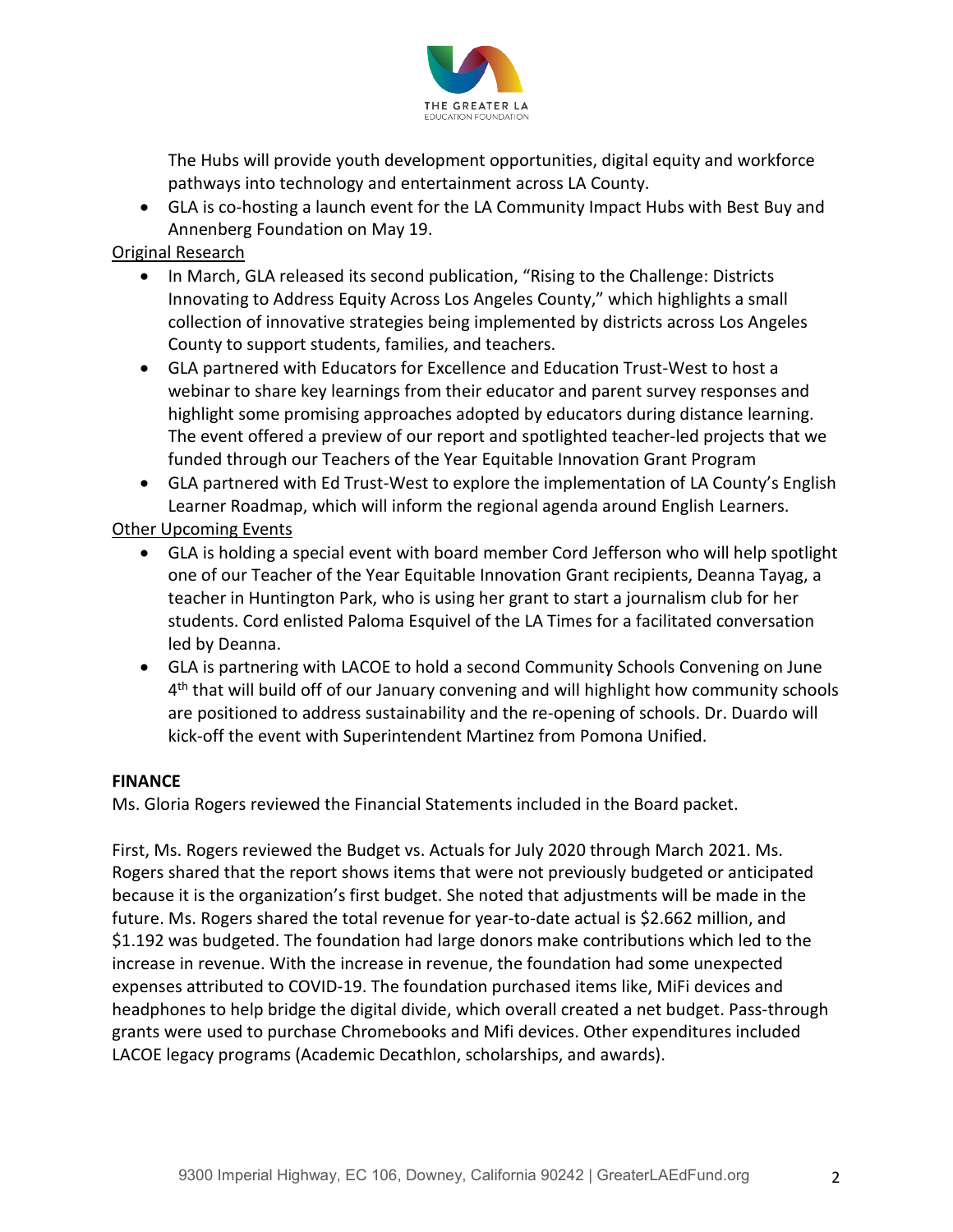

Ms. Rogers moved on to review the Projected Cash Flow for April through June. Dr. Steve Purcell explained why the June projection is large. He shared that it is due to the foundation spending down the Ballmer grant for Community Schools, which a large majority will go to professional services.

Mr. Chris Steinhauser asked if the related expenses under salaries is for benefits. It was confirmed that related expenses cover benefits and payroll taxes.

Ms. Rogers moved on to review the projected Profit & Loss. She explained that the P&L covers April through June.

Dr. Garcia provided context to help explain why projections may appear off. He shared that when the organization was first started, the group had to do their best to figure out what they thought would be a projected budget based off of ideas only. In addition, a lot of extra money was raised because of the pandemic. In the second year, the team now has a better understanding and can adjust projections.

Ms. Rogers transitioned to review the Acceptance of Funds from July 1, 2021 through March 31, 2021. The Acceptance of Funds shows large contributions, PPP loan, in-kind contributions from LACOE, and others.

Dr. Duardo asked for a motion to approve the acceptance of funds. It was MOVED to approve the Acceptance of Funds by Mr. Steinhauser; SECONDED by Ms. Rogers. All in favor; none opposed.

## Audit Report

Mr. Armen Gregorian of Quigley & Miron was invited to review the foundation's audited financial statements and answer questions.

Mr. Gregorian shared that the beginning of the financial statement is the independent auditors report which states that the financial statements are management's responsibility and his responsibility is to determine whether or not they are fairly stated based on different thresholds.

The first report is the balance sheet which shows the assets, liabilities, and the net assets. The foundation's balance sheet shows it is in a strong financial position with very little debt as of the end of the year, June 30. The assets are primarily in cash and receivables. There are some grants receivables from Mountain Philanthropies and LACOE for in-kind. The next item, liabilities, there are not a lot. The foundation did make a significant purchase close to the end of the year for the MiFi's, which is actually a fiscal 2021 activity that is not being related to this fiscal year end. Lastly, is the net assets. A lot of the contributions received are for specific activities so it is important to keep track and spend down to satisfy donor restrictions.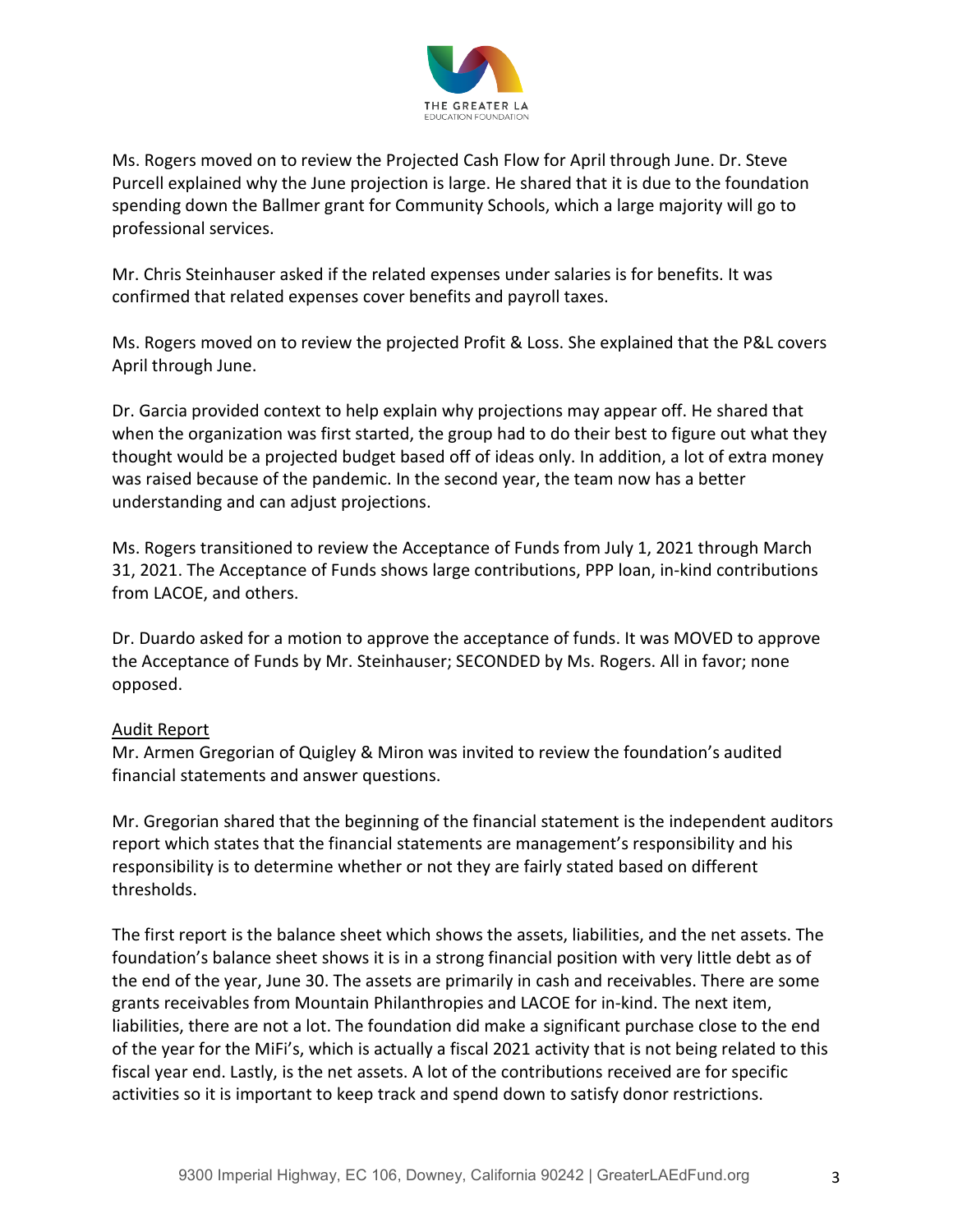

Mr. Gregorian moved on to review the statement of activities, which includes revenues and expenses. The vast majority of revenues are contributions from foundations and corporations and the majority of them are also restricted for specific purposes. The statement also includes the releases from restriction which represents the satisfaction of the donor requirements. The statement also shows some in-kind contributions, including a computer, supplies, and services. Functional expenses are broken down by functional category: programs, general and admin, and fundraising.

One important thing to note this year is that the foundation has undone the deficit in the unrestricted column. The foundation started the year with a deficit, this year we had enough income to surpass it and eliminate the deficit. Mr. Gregorian shared that for nonprofits, one of the challenges is that the likelihood of having a deficit in the unrestricted category is much higher because it is harder to control when donors will decide to give unrestricted money. A lot of times nonprofits will have these situations where their restricted category keeps increasing but their unrestricted category stays stagnant or stays in a deficit. GLA was in a similar situation for a brief moment but pulled itself out of it. Mr. Gregorian anticipates the same pattern in the upcoming fiscal year and the excess will continue to rise steadily. He reiterated that the organization's financial position is solid.

The next statement reviewed was a blown up version of the functional expenses, breaking down the expenses by expense category and the specific programs and activities.

Mr. Gregorian shared that the statement of cash flows bridges the gap between the income for the year and any increase or decrease in cash for the year. In this case the foundation had an increase in cash. The income is not the increase in cash. The ending cash balance ties back to the balance sheet. The footnotes that follow are simply about the organization and its background and accounting policies.

Mr. Gregorian shared that at the end of every audit, they issue a letter called "Communication with Those Charged with Governance" which closes the gap between the beginning of the audit, highlights any issues that may have come up, describes accounting policies, and identifies difficulties or fraud (which there were none).

One other closing letter provided, "Letter of Representation", is from Greater LA to Quigley & Miron. The letter states that the foundation provided all the information that was asked for and answered all questions truthfully, was not aware of any issues or fraud, and concludes with the signatures from governance.

Lastly, Mr. Gregorian reviewed the form 990 tax filing, the California form 199, and the California Attorney General form RRF-1. The form 990 is solely an information return because the foundation is exempt from income taxes. The 990 is a summary of what the audited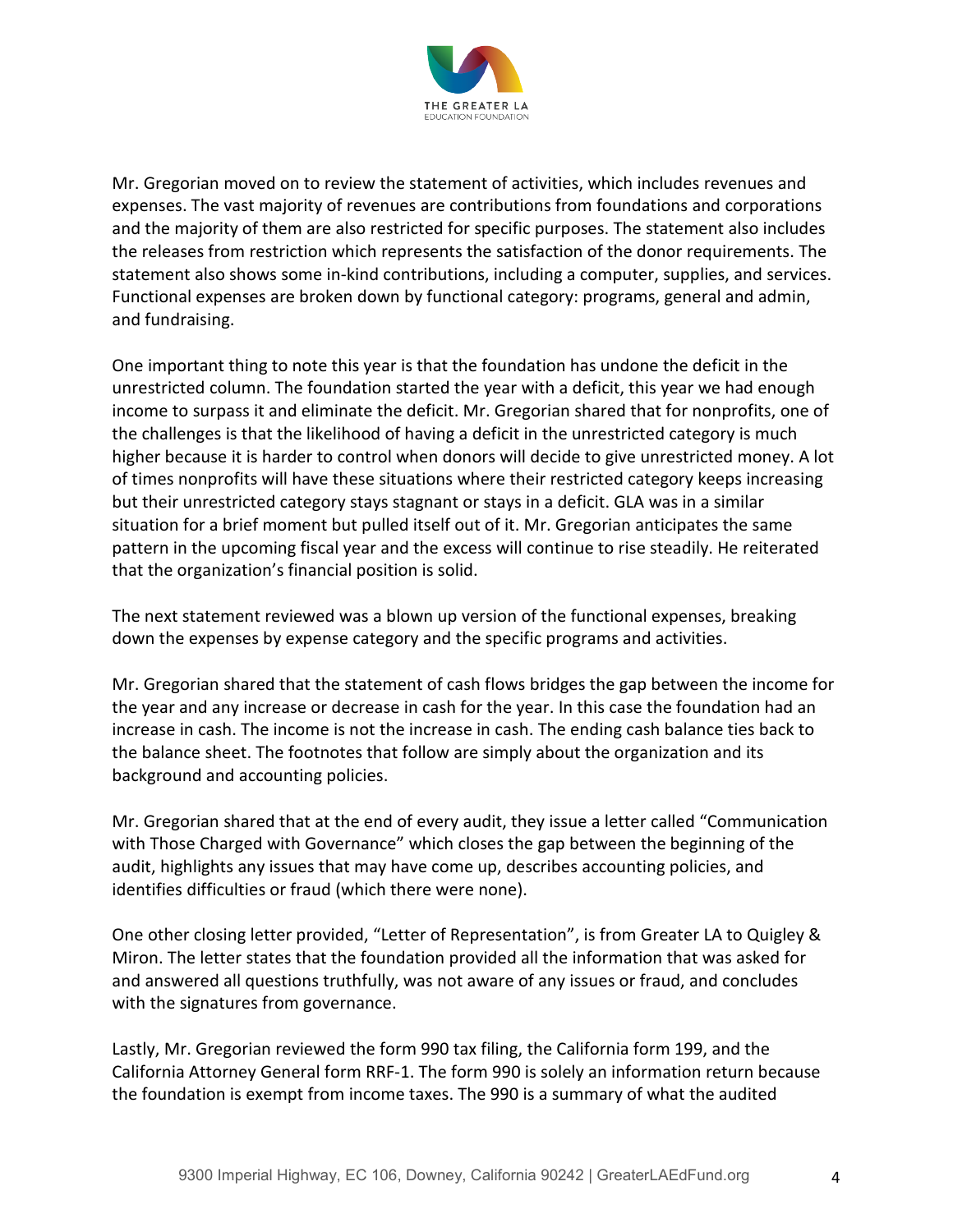

financial statements say but in a different format and provides additional disclosures that are not on the audit report. For example, on the 990, those charged with governance are described in greater detail and the nonprofit type is identified. A public disclosure copy will be printed that suppresses the donor names and addresses for privacy.

Mr. Gregorian shared that the 990 is due to be scheduled in a few weeks and he doesn't anticipate the foundation missing the deadline.

Mr. Steve Purcell will work with Mr. Gregorian to determine which documents need to be signed and who needs to sign them, which will most likely be through DocuSign.

# **EXECUTIVE COMMITTEE UPDATE**

#### Tax Status

Dr. Duardo shared an update from the Executive Committee meeting held on April 8, 2021. She shared that the Executive Committee convened to discuss several items including the organization's tax status and audit, modifying the board's bylaws, and creating opportunities for board member engagement

The Greater LA team shared with the Executive Committee that they have secured the services of the law firm Donahue and Fitzgerald to assist with the organization's tax status change. In the next few weeks, the team will complete the required documentation and file to change the foundation's tax status. The team estimates the entire process can take anywhere between 3 to 6 months once the required documents are filed. The team will continue to keep the board informed on this process over the next several months.

Dr. Purcell added that the attorney mentioned she wanted the board to have a discussion around Article 3 of the Article of Incorporation which states the foundation's purpose. Dr. Purcell shared the current statement in Article 3 and noted that the organization has evolved since the statement was first developed and doesn't encompass the full scope of what Greater LA does. He provided some suggested language. The board briefly discussed the suggestions.

Dr. Garcia shared that the original statement says the foundation is only in existence to support LACOE as a supporting organization, but since the foundation is moving away from that designation, the statement should mention supporting LACOE and a broader message like supporting equity.

Ms. Rogers agreed with Mr. Garcia and asked if the statement should mention "greater LA County".

Ms. Elizabeth Graswich mentioned that the wording of the statement will be determined by how much LACOE needs to be emphasized.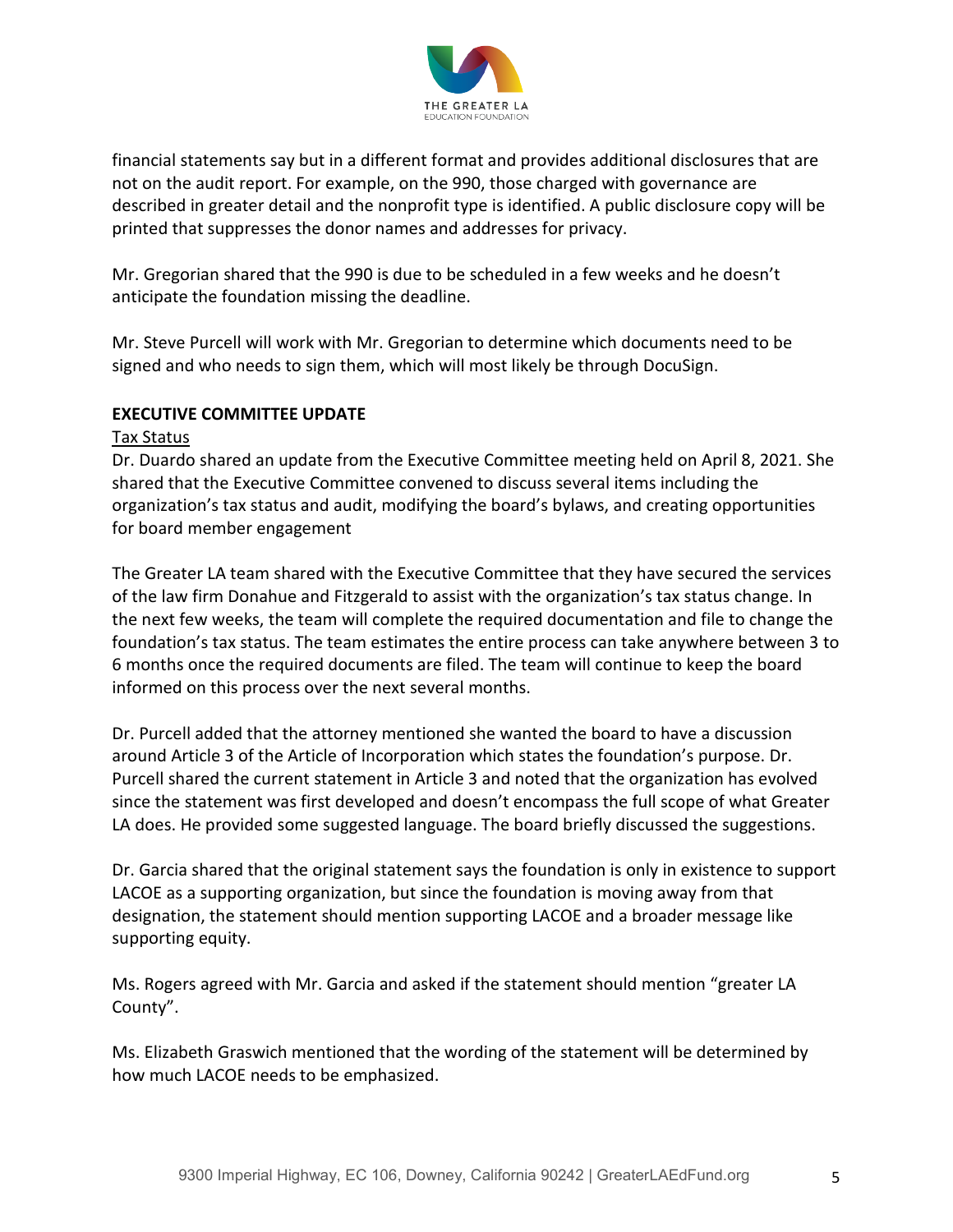

Dr. Duardo shared that it is important to make clear that the foundation's focus is primarily supporting LACOE and the schools that it serves. In the past, this was a concern and brought up during previous discussions about changing the bylaws. There was a previous experience where LACOE was associated with a nonprofit that sort of moved away from LACOE. It is critical to make sure that there isn't a separation.

Dr. Garcia shared that the statement should reflect its support of LACOE and all the things that LACOE does, even if it's not direct money going to LACOE. He suggests talking about educational equity efforts, which is broad enough to include partnerships with districts, teachers, nonprofits, while also emphasizing LACOE.

The board agreed to allow Ms. Graswich to edit the statement and provide a suggestion for the board to vote on at a later time.

# Bylaws Modifications

The Executive Committee also discussed modifying the bylaws so that the board is no longer subject to the Brown Act, which has been a topic of discussion at several past meetings.

As stated in previous meetings, Greater LA must comply with the Brown Act because it "receives funds from a local agency and the membership of whose governing body includes a member of the legislative body of the local agency appointed to that governing body as a full voting member by the legislative body of the local agency."

Dr. Duardo shared that the board previously invited Mr. Patrick Saldana, Deputy General Counsel at LACOE, to a meeting and he explained that Dr. Perez's appointed Board position and the in-kind contributions from LACOE are reasons why the Foundation must comply with the Brown Act.

Changing the organization tax status has been an initial step in moving away from the Brown Act as the change in status opens up the organization to additional funding opportunities that would not have been available if the organization remained a supporting organization. This will ultimately allow Greater LA to rely less on in-kind support from LACOE.

Over the next few meetings, the board will begin modifying the bylaws and move away from the Brown Act requirements.

Dr. Garcia gave examples of how the Brown Act will make it difficult for the board to meet inperson at certain locations without making it open to the public. He also shared that it will be difficult to have future meetings in a virtual setting. He also shared that the board can still have a LACOE board member on the board of the foundation, as well the Superintendent, but it will need to be edited in the bylaws in a way that releases the organization from the Brown Act.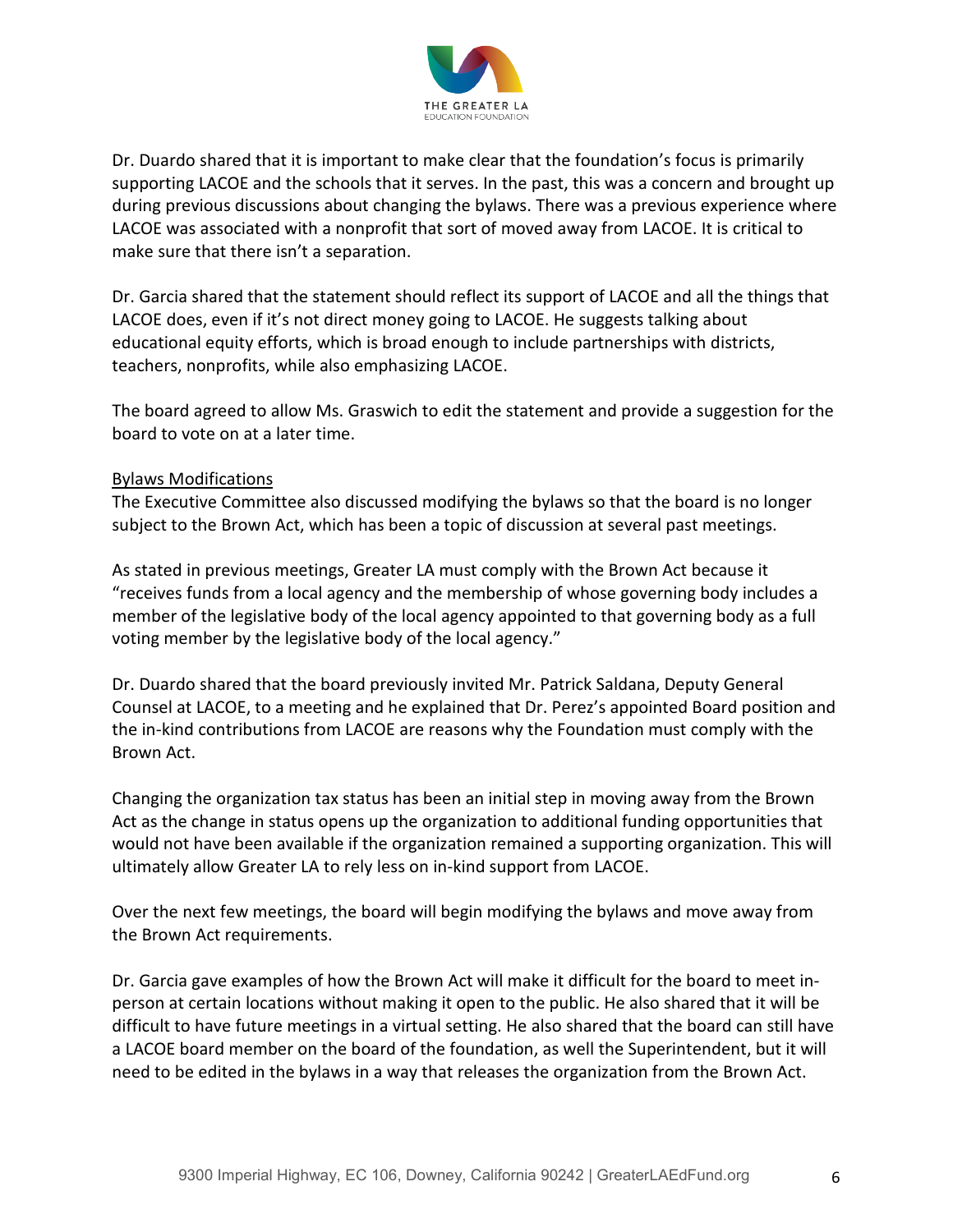

## Board Chair and Chair-elect

The Executive Committee discussion also touched on the idea of rotating board leadership. As the Board Chair, Dr. Duardo's two-year term ends in August. The board had a discussion about electing a Chair and Chair-elect at the next meeting in July.

Dr. Duardo shared that the Chair-elect would prepare to assume the role of Board Chair, would fill the Board Chair position should it become vacant, and would preside over meetings in the absence of the acting Chair.

Mr. Steinhauser shared that rotating board leadership and electing a chair-elect is a great idea and important for board leadership development.

Dr. Garcia added that while the board would love to keep Dr. Duardo in the chair position, it would open up her schedule which is extremely impacted, and open up the opportunity for other members to expand their role.

Dr. Duardo added that it's always nice to distribute leadership and a wonderful opportunity to open up to other members.

# Board Member Engagement/Retreat

The last item of discussion during the Executive Committee meeting was board member engagement. Dr. Duardo shared that it has been exciting that the foundation has significantly grown the board since it officially transitioned from Friends of LACOE. The Committee discussed finding ways to get board members involved in the work of the organization, creating a healthy board culture, orienting new board members, and also creating opportunities for members to interact with each other.

In addition to Board Members connecting through one-on-one meetings, a board retreat can also help to develop connections and engagement in a meaningful way. Over the next couple of months, the Greater LA team will begin planning for a board retreat and with two to three board members of a board retreat planning committee. The committee will work closely with the Greater LA team to plan the retreat, craft the agenda, and also making some logistical decisions.

Dr. Garcia shared that the group will have to determine if the retreat will be in-person or virtual. He invited the board to share topical items they'd like to discuss during the retreat.

Mr. David Sanford and Mr. Steinhauser agreed that a retreat would be a great idea especially in-person.

## **BOARD MEMBER NOMINATIONS**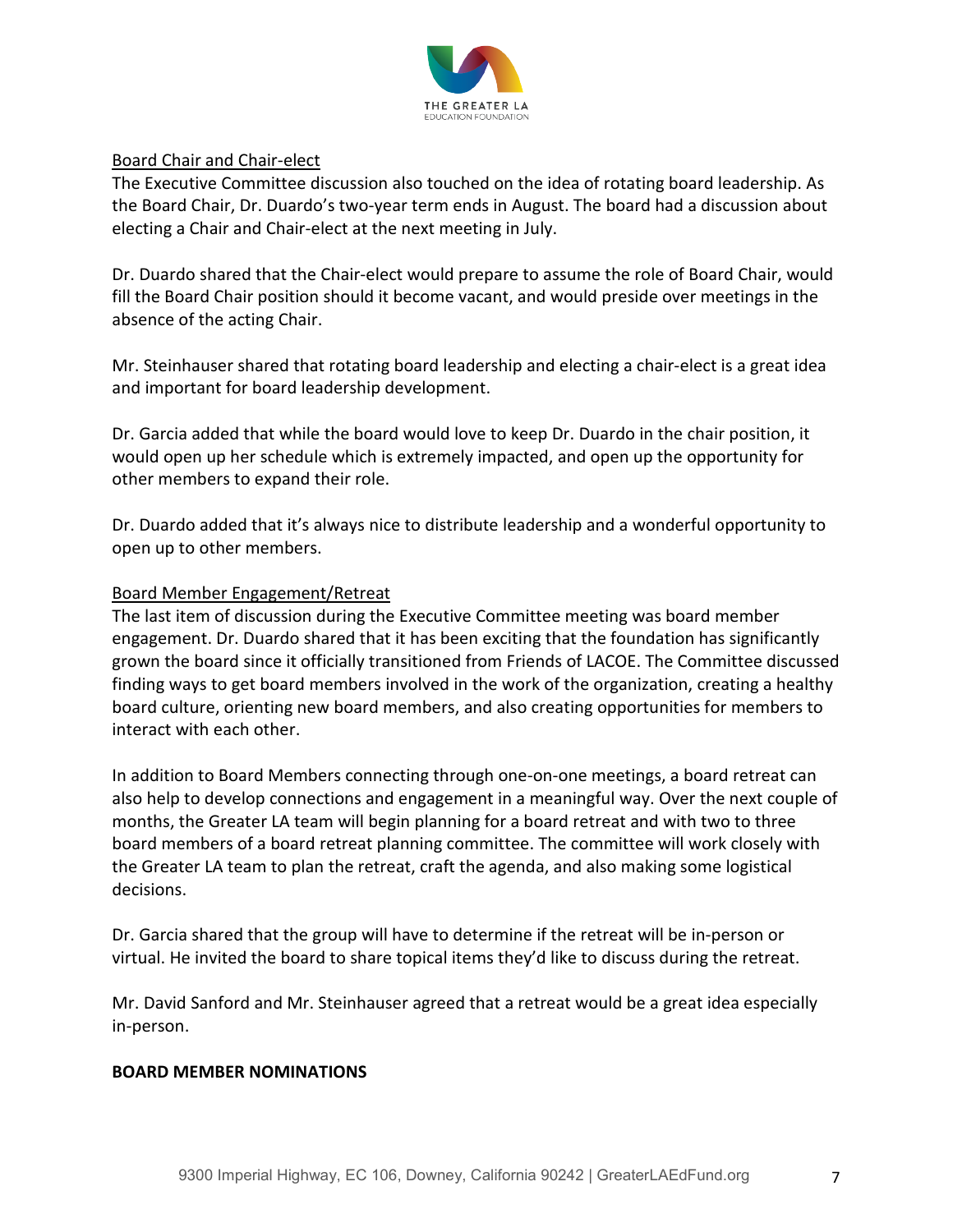

Ms. Gloria Rogers' board term is set to expire in June of 02021. Ms. Rogers also currently serves as our Board Secretary and Treasurer. Dr. Duardo shared that the board is so grateful for all that Gloria has contributed to the board and the organization.

Dr. Duardo asked Ms. Rogers if she is willing to seek re-election.

Ms. Rogers shared that she is happy to serve and appreciates the support. She shared that she would gladly serve again unless there are other people that would like to want to take on a role.

Dr. Garcia and Mr. Sanford acknowledged Ms. Rogers contributions and support to the foundation.

Dr. Duardo opened the floor for nominations.

Ms. Rogers was NOMINATED by Mr. Steinhauser; the nomination was SECONDED by Mr. Sanford. All Directors in attendance voted in favor of re-electing Ms. Rogers to the board. None opposed.

## **OTHER BUSINESS**

# LACOE UPDATE

Dr. Duardo shared the following highlights:

- She visited Long Beach Unified and was so impressed by how prepared they were to keep everyone safe when the schools reopened. She is going around the county to different districts to learn about some of the challenges they faced when reopening, what is working well, and how LACOE can best support them.
- Last week, LACOE wrapped up their last meeting with the student advisory council. It is the first time that LACOE has had a student advisory council for the superintendent. Dr. Duardo shared that the student leaders shared so much helpful information, drafted a letter to President Biden to advocate for what they want to see in education, and uplifted the need for mental health support for students. The student advisory council will continue through next year with new students coming on board.
- The unaccompanied youth coming across the border has also been a focus of LACOE. LACOE is coordinating a lot of the support and resources to best serve the children. LACOE along with other county departments have offered to support with instructional programs and other resources. In Pomona, LACOE has been working closely with Pomona Unified to make sure there is an instructional program in place for the children with a focus on English language and emotional/mental health.
- LACOE continues to support districts with COVID response around reopening and COVID testing in schools. LACOE is working with the LA County Department of Public Health to serve as a pass through for money for districts that are interested in providing COVID testing.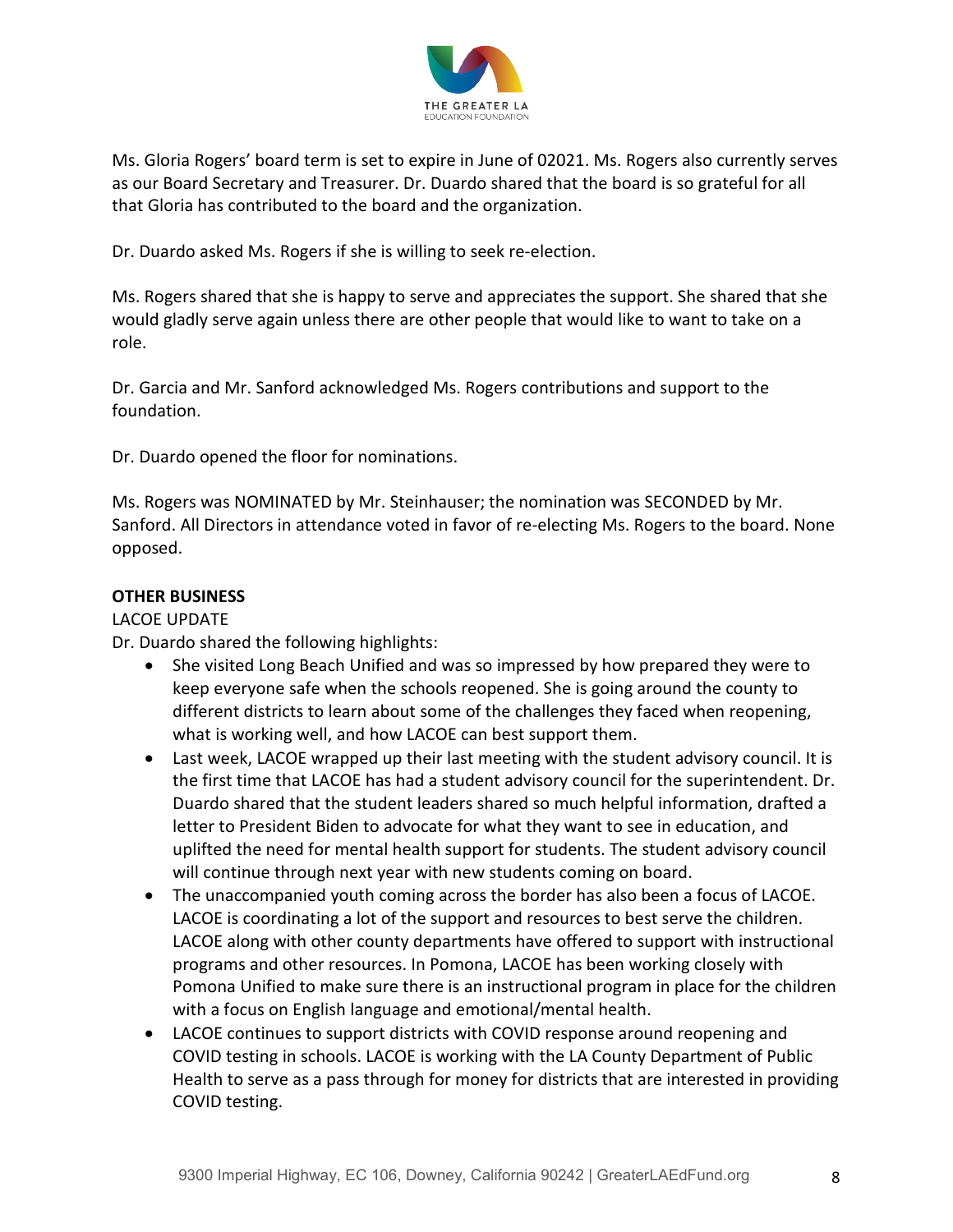

- LACOE is also focusing on graduations. Last year, a lot seniors missed out on in-person graduation ceremonies. LACOE is hoping that this year there is more clarity and opportunities for in-person graduations.
- LACOE is focused on learning recovery and acceleration, including summer school, tutoring, extended school year, peer support, and making sure funding is being used in a way that is really going to make a difference.
- LACOE recently had visits with the state legislatures. The visits gave an opportunity for LACOE to share which bills it is in support of. Legislative visits with federal representatives will follow.

Ms. Rogers applauded LACOE's efforts and asked if students will return to in-person full time in the next school year.

Dr. Duardo shared that everything is still fluid and LACOE still follows the health guidelines but more and more districts are reopening and feel that they are ready to reopen. The issue is that there are still many families that are not comfortable with sending their children to school yet. There is also a discrepancy in terms of which families are comfortable with sending their children back and which aren't, and the families that aren't are the poorest families and the families that live in the hardest hit communities. LACOE is looking at ways to make sure there are still options in place for those families that would prefer distance learning. LACOE also wants to make sure that it is being innovative and using technology in a way that will accelerate learning, whether it's a hybrid program or a supplemental program supporting traditional instruction.

Mr. Steinhauser asked if Dr. Duardo can use her political influence in support of the hybrid model. He shared that the hybrid model is truly the way of the future and Long Beach will have an online academy. A lot of kids that are participating in an online program want to go back to school for extracurricular activities so we need to make it easier for families to be able to do that and eliminate the bureaucratic red tape.

Dr. Duardo shared that during the legislative visits they talked about having hybrid options available for students. She stated that we must make sure that we do not get stuck in thinking it has to be the way it has always been done.

# Member Updates

Dr. Garcia shared that LACOE and Greater LA recently partnered with the LA Mayor's Office to bridge county and city in support of students and summer learning. They created an initiative to provide access to summer opportunities for students. The Earn, Lear, Play website provides a one-stop shop for families to find summer enrichment opportunities for youth.